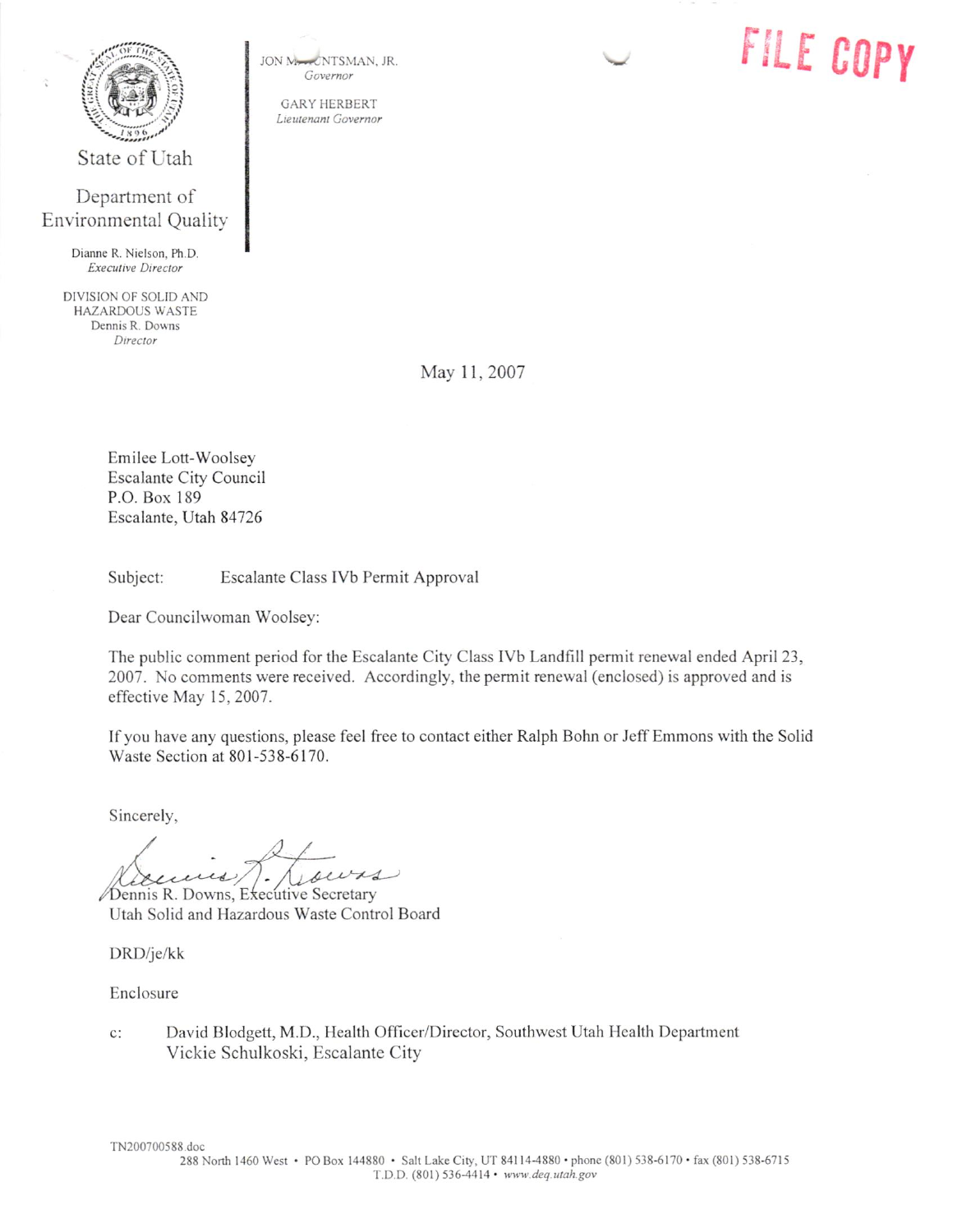# FILE GOPY

 $\mathcal{L}^{\mathcal{L}}(\mathcal{L}^{\mathcal{L}})$ 

 $\frac{1}{L}$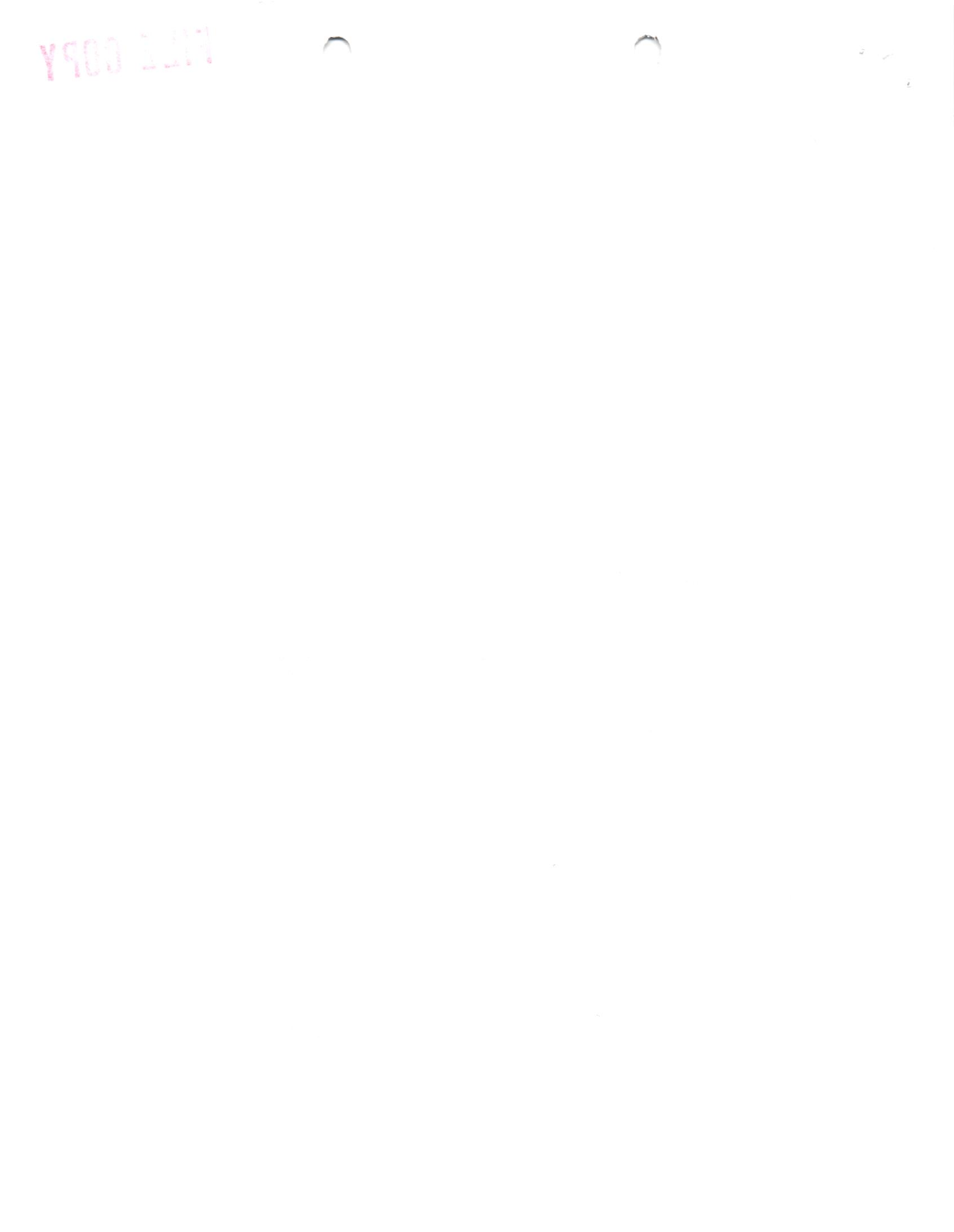### UTAH SOLID AND HAZARDOUS WASTE CONTROL BOARD SOLID WASTE PERMIT RENEWAL

#### ESCALANTE CITY CLASS IVb LANDFILL

Pursuant to the provisions of the Utah Solid and Hazardous Waste Act, Title 19, Chapter 6, Part 1, Utah Code Annorated (UCA) 1953, as amended (the Act) and the Utah Solid Waste Permitting and Management Rules, Utah Administrative Code (UAC) R315-301 through 320 adopted thereunder,

#### Escalante City as owner and operator

is hereby approved to operate the Escalante City Class IVb Landfill located in northeast l/4 section of Section 24. Township 35 South, Range 2 East, Salt Lake Base and Meridian, Garheld County, Utah as shown in the permit renewal application that was determined complete on December 14,2006.

The operation of the landfill is subject to the condition that Escalante City (Permittee) meet the requirements set forth herein.

All references to UAC R315-301 through 320 are to regulations that are in effect on the date that this permit becomes effective.

Effective date: May 15, 2007

 $\sim$ 

Expiration date:  $\text{May } 14, 2017$ 

Signed this  $11th$  day of May , 2007.

1. Jawas

Dennis R. Downs, Executive Secretary Utah Solid and Hazardous Waste Control Board